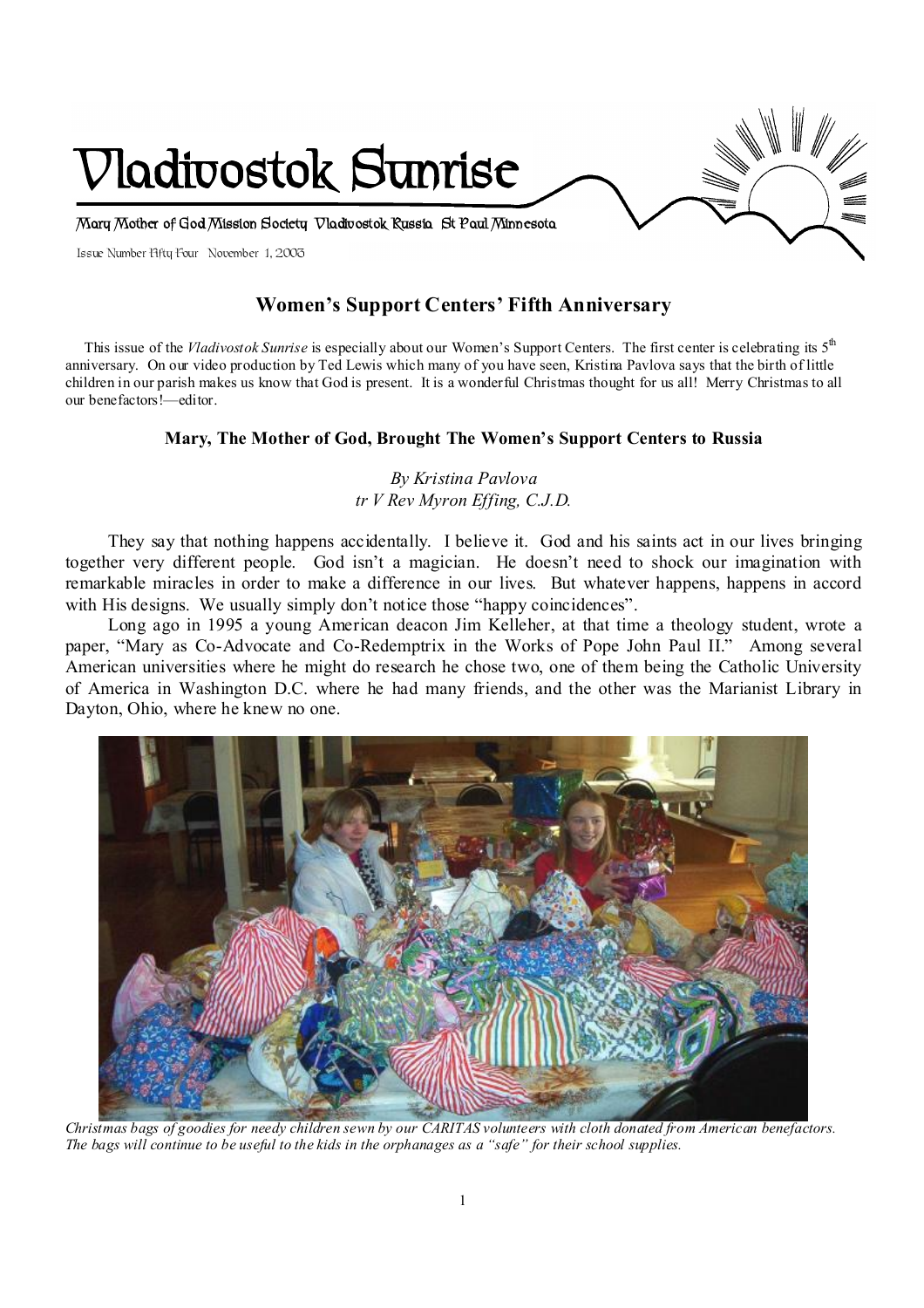*CARITAS Director Anastacia Potapenko and George Riess during his recent visit to the Women's Support Centers.* 



At about the same time, just after the unexpected fall of the Soviet Union, in the south of the Russian Far East, in the rather unfamiliar city, at least for foreigners, of Vladivostok (which translates to "Rule the East"), an American priest, Fr Myron Effing, began his pastoral work, together with a young deacon, Daniel Maurer. They had to start practically from nothing. But there was the "happy coincidence" that the Church of the Most Holy Mother of God still existed, though it had been reconfigured into a State Archive.

Jim Kelleher finally decided on the Marianist Library in Dayton. There he got acquainted with elderly Catholics George and Joan Riess, who live not far from Dayton in Kettering. Jim liked to visit the Riesses, especially because Joan was such a good cook! He was thinking at the time that he might like to go to Russia to speak about Mary, and shared his idea with George and Joan. They greeted the idea without enthusiasm, and simply replied that Jim should go: "Why not? It's your work."

Soon the deacon became Father Jim, and he was assigned two parishes in Texas. But the idea to go to Russia never left him, and he left to check things out by sending two of his helpers to St Petersburg who came back with their report.

When Fr Jim happened to be a guest again in Ohio in 1995, George happened to mention that when he was a student he studied Russian. "It's a sign!" replied shocked Fr Jim. "You have to go to Russia with me, to St Petersburg!"

Even in his worst nightmares George never dreamt of going to Russia! "I studied Russian in 1952, and I've forgotten it all!"

"All the same, it's a sign", Fr Jim answered, sure of himself. George had to give in and agree to a trip to St Petersburg.

By that time the Catholic community in Vladivostok grew, and the government already returned their church. I myself joined the parish in 1994, and in 1995 when I was 16 years old I was confirmed, taking the Confirmation name of the patroness of our parish, Mary. At the time Fr Myron took care of several other parishes, too, including Blagoveschensk, Khabarovsk, and others, in each of which were young people who needed spiritual nourishment. So in 1997 Fr Myron decided to hold the first "Far Eastern Catholic Youth

Conference". He needed young people who could share their spiritual journey with other Russian young people. So in February Fr Myron sent an invitation by e-mail to Mary parishes in the United States asking for young participants for the Conference.

One of the invitations came to Fr Jim, one of whose parishes "just accidentally" was named in honor of the Immaculate Conception of the Virgin Mary. Fr Jim wrote Fr Myron, "I was planning to go to St Petersburg. Why should I come to Vladivostok?" Fr Myron answered, "*Everybody wants to go to St Petersburg or Moscow because they are the centers of Russia, and everything there is beautiful—they have museums and money! But nobody wants to come to our part of Russia! Exactly for that reason, you are more needed here—in Vladivostok!"* 

Feeling responsible, Fr Jim spoke to the Riesses on his next visit in March of 1997 about his dilemma: "What do you think? Where should we go?" George replied, "I think we ought to go where we are needed most*".* 

So in July of 1997 Fr Jim, Sr Mary Kathryn, George Riess and a young American named Matthew arrived in Vladivostok for the Youth Conference. Their presentations made a big impression on the Russian youth. George simply admitted that he fell in love with the Russian people, and ever since that time he comes nearly every year to Russia.

Recently when I was working on the report of our branch of the Women's Support Centers in July, I suddenly remembered that October 1 is the fifth anniversary of the beginning of our work in this first center. It was a moment of joy, and my first thought was, "We have to celebrate!"

I told all the other volunteers and they concurred in my idea. We decided that we had to invite all the volunteers of all the centers so that we could together celebrate this wonderful occasion. There was even another reason to get together, to celebrate our move into new and bright quarters which we share with the Catholic Youth Center in the former convent of the Sisters of Charity of St Anne.

George Riess and Tony Staub came to our parish this September to help Fr Myron refound the St Vincent de Paul Society which, before the Russian Revolution, had a large influence in our parish. George announced that he planned to visit all eight Women Support Centers.

I told him, "George, do you remember that this year will be the fifth anniversary?" "When?" – he asked. "October the First", - I answered. "We have to celebrate it!" – he announced.

Never in my life have I had such pleasure from the business of getting ready for a party. We decided to do the celebration on the eve of George and Tony's departure on September 29.

During the party we remembered the many good things that had happened. George recalled how, during this first visit to Vladivostok it happened that he was able to speak at a meeting of Planned Parenthood. He spoke just after some doctors spoke about the necessity of "forestalling abortions" by contraception, and how "important" were early abortions rather than late ones. George stood and said, "You are saying that you are taking care of these women. But why aren't you simply helping them to give birth to their children?" He finished his talk with the words, "I promise you that next year I will return to Vladivostok, and I will bring with me people who will help to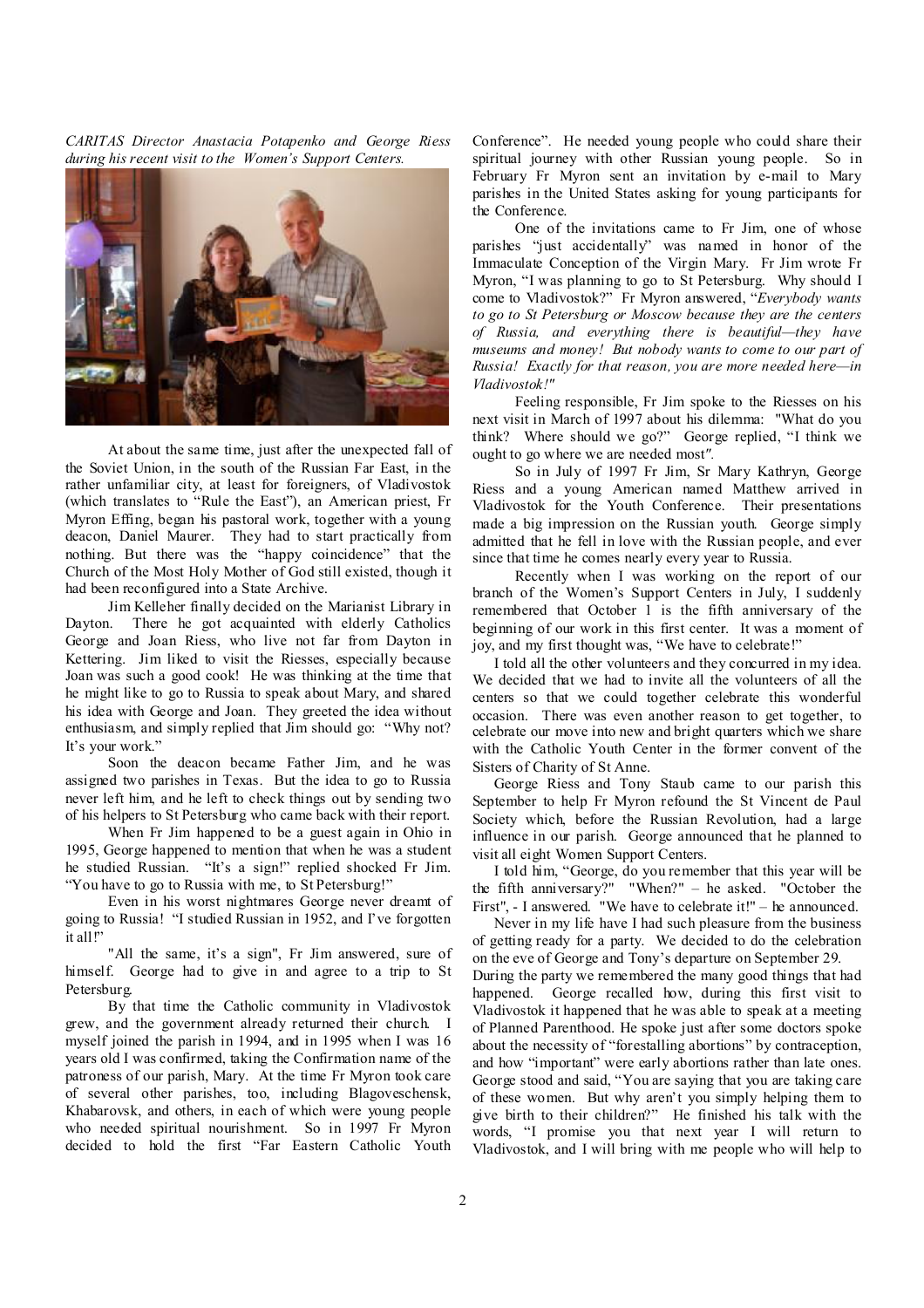

*George presented a new image of Our Lady of Guadalupe, the Patronness of Pro-Life work, to the leaders of our Women's Support Centers. Kristina, our author, is holding the image with George Riess.* 

organize the first center to support women."

Like a real man, George kept his word. (Keeping their word is one of the main virtues of men.) In the summer of 1998 he came back, with his wife Joan, who was a volunteer of the Women Support Center in Kettering, with Rose Bucher who for many years was the director of that center, and also with Dr Christopher Kallenborn, a now world famous investigator of the relationship between breast cancer and abortion, and between contraception and cancer—also an admirer of Joan's cooking (especially her pies and apple sauce!)

It was these folks who did the first seminar to prepare new volunteers for the first Women's Support Center in Vladivostok (and in Russia!) The seminar showed us how to be of real help to women, not merely spiritual help, but also emotional, informational, and material help for women whose pregnancy was a problem for them. I attended the first seminar, really only out of curiosity, because it hadn't even entered my head what kind of result my curiosity would have. When the seminar was finished, we happily received a certificate, and I quickly forgot about it all.

But Fr Myron didn't—He never forgets his plans. In September he came to me and said, "Kristina, are you planning to work in the Women's Support Center?" I said, "When is it opening?" and heard the answer, "In October." To tell you honestly, I didn't especially want to. It is one thing to listen to Rose's interesting lectures, and quite another to go and help with one's own knowledge. I understood that a Center was needed, and the Center would need consultants, but I was only one among several who had undergone the special preparation. But I accepted.

From that moment everything started to happen. As Russian's say, "Punished by initiative." In other words, if you begin to show some kind of initiative, you will have to bear responsibility for its completion. Since I am a creative writer, I immediately thought, "Shouldn't we do a special newsletter for the Women's Support Centers?" The answer was, "Why? But if you want to, go ahead." That is how the newsletter "To Receive Life" began, which we now regularly publish for 800 readers and which quickly makes its round of all the parishes of the Far East and of Russia.

The next year Mary brought to us still another woman from Dayton, Ohio—Dee Baltes. Dee, as an interior decorator, transformed our Center's office at the City Birthing Hospital into a thing of beauty. (I have to say that the rooms of Russian hospitals are made in such a way that it makes you wonder how anyone could be healed here, so gloomy are they.) All our clients loved our office, and this encouraged them to continue their visits.

During these five years, 2000 women came to our center for help. On the average 1 or 2 women each day work at the Center. We count 194 children to be "our children". 790 women received continuing care from us, since care continues for a year and a half for those who give birth. There is even an unexpected consequence which we didn't anticipate: Some women who came to us for help then decided to have yet another child since they now felt more sure of themselves, knowing that there was a place where they could get help.

140 couples studied NFP from us. I'm genuinely glad that there are now more families founded on real values.

Men have also begun to look into our Center, as many as seven per month. They had questions like, what does a woman feel like after an abortion? How can you help her? What to do if she gets pregnant? Several men even became our "agents". They take our brochures and our "tiny feet" pins and pass them out to their acquaintances. The male support of our Center is very important.

For example, one of our parishioners, Viktor Anisimov, the husband of one of our volunteers, has created a internet site for our Center. Now we can help not only women in Vladivostok, but Russian speaking women in all of Russia and throughout the world. One example: I carried on correspondence for a long time with a Russian lady who was pregnant and lived in Korea, and she turned to me with many questions because she couldn't understand the Korean doctors. Another couple wrote me from Germany about their unplanned pregnancy. We became friends after our lengthy correspondence. Now I'm writing to one woman in Germany who very much needed advice during her pregnancy and after giving birth. In general, we've "gone global". In April of 2000 12,000 people visited our site.

 All of the volunteers of our Center happen to be Catholics, so the missionary aspect of our Church is understandable for us. So we don't just sit in our Center expecting that people will come to us for help. And some Russian women simply don't realize that not everything is okay in their lives or that they need help, so we have to go outside the confines of our Center, not only via the internet, but also into schools and institutes of higher learning and to various conferences. I've had experience with teaching schoolkids of 9 and 10 years old, and also 20 year-old college students. Each time I see the astonished eyes, because the information that I am giving is absolutely new for them! The Russian media, like the Russian health ministries and the high schools rarely go outside the framework of their policy: "Abortion is bad, so everybody must use contraception." Our country has become a market for contraception, and, worse yet, the market includes older children whose bodies are not yet mature, when it is possible to ruin a person's health for the rest of life.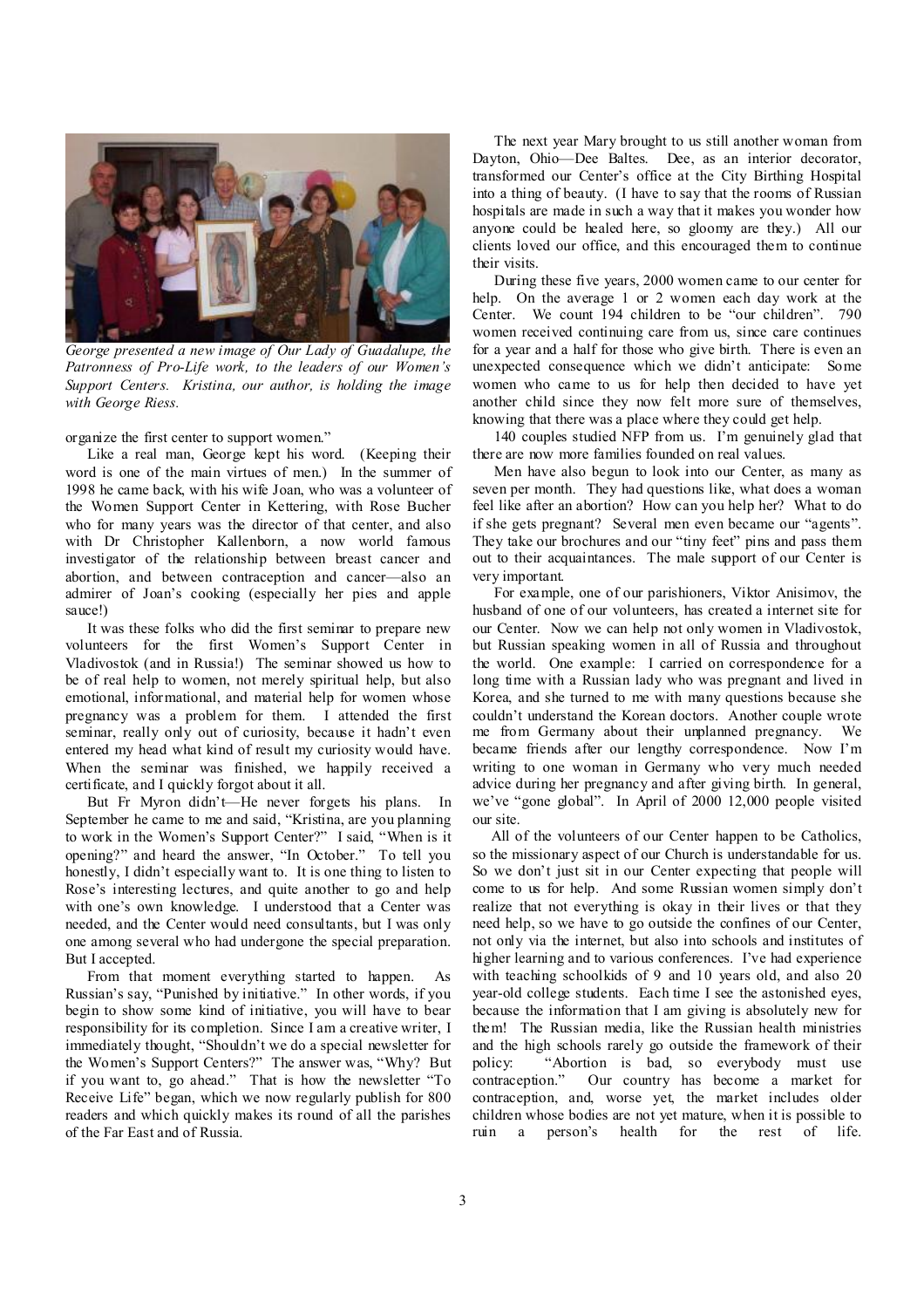

*The staff of the First River Women's Support Center which is located inside the government's First River Women's Consultation Center.* 

It is pitiful that many schools have been "accredited" for the Russian Planned Parenthood Association. In Vladivostok, for example, there are workers from Planned Parenthood who make presentations to school kids, workers who are representatives of Gedeon Richter, a company which produces contraceptives. Some principals in some schools simply don't accept any alternative information for their students (and perhaps the pharmaceutical companies pay the principals something.) We go where they will let us speak, understanding how Christ taught us though he was rejected by many. Truth just needs some pairs and ears and sooner or later it will triumph.

We also speak before the gynecologists of the Women's Consultation Centers of our city. They understand right away what we are talking about. But, a mystery to me, why do the majority still continue to encourage women to have abortions? Maybe it is because in Russia today there is a big market for embryological cosmetics. One of the most beautiful Russian actresses advertises on TV a "miracle-acting" mask for the face made from placenta.

Thus maybe the Women's Support Center disturbs somebody's business and so its program doesn't find a large following in society as a whole. Often I feel like a little speck or ant which is crawling in the bottle of some billionaire who has purchased for himself public opinion. It seems that the abortion magnates and the contraception industry easily cripple me and my Center. But then I remember how much bigger God is in comparison with these businesses, I recover my joy, and I crawl further together with the other "ants" of our Center.

The results of our work really please us, though we try to be humble about it. Our program has been greatly broadened. We now have eight Centers in our region. We gave a good example to the whole diocese, and our program is now become officially diocesan.

Who has done all of this? God, first of all. He gave our country to His mother. She brought people to our city who were inspired and blessed to serve God here among us. Also the American priests who for so many years have been here to help with finances, prayers, advice. Our parishioners. The volunteers and leaders of our Centers. And even our clients

who took our viewpoint about human life and dignity. Mary gathered us into this parish where we serve God at mass and at works of charity together.

Every year now there are many Americans who come to visit our parish. Probably most of them never thought that they would actually visit the Pacific coast of Russia and the city of rather unknown city of Vladivostok. But the sun rises in the East. And here Mary shines and beckons Catholics from the whole world. She is the Morning Star in her own parish.

## **A Summary of Last Year's WSC Activities**

*By Sergei Akulenko, Coordinator CARITAS Primorye's Women's Support Centers* 

#### **Website of the Women's Support Centers**

Our site has become popular. Every month we do about fifteen consultations by electronic mail. This allows us to serve more women, not only in our region, but also throughout Russia and even outside Russia. The questions which come from these consultations are so special that our volunteers have to constantly improve their knowledge and skills, and this has a positive effect on our general readiness for our work.

Thanks to the site, many other Christian organizations which would also like to open similar centers in their region. They ask for our help, and we never refuse, because one of our goals is the formation of a chain of similar centers, at least one in every large city, so that women can find real alternatives to abortion. We help other centers with our advice, our printed materials, and even by training their volunteers.

#### **Ukraine Cooperation**

We also have begun cooperation with the pro-life movement in the Ukraine which is already ten years old there. Our textbook for volunteers of the Women's Support Centers, and other printed materials and brochures are very popular there.

#### **Ecumenical Effects of our work**

Our experience has shown that the defense of life movement can have its place in the promotion of ecumenical dialog between the Catholic and Orthodox Churches. Every week the Life Orthodox Center in Moscow publishes an electronic newsletter with all the current news. They regularly use material from our newsletter "To Receive Life" (about 30% of each of our issues), information which is also to be found on our site. Our relationship with the Orthodox Center has undergone a pleasant change. They have begun to regularly write about the activities of the Catholic Church in the area of the fight for life and human dignity, even quoting the words of the Pope and Catholic bishops. If earlier they were categorically opposed to Natural Family Planning, now they have changed their opinion. Now there are people in their group who regularly write articles about the proper role of NFP. It was a pleasant surprise for us, because earlier NFP was divisive theme between Catholics and Orthodox.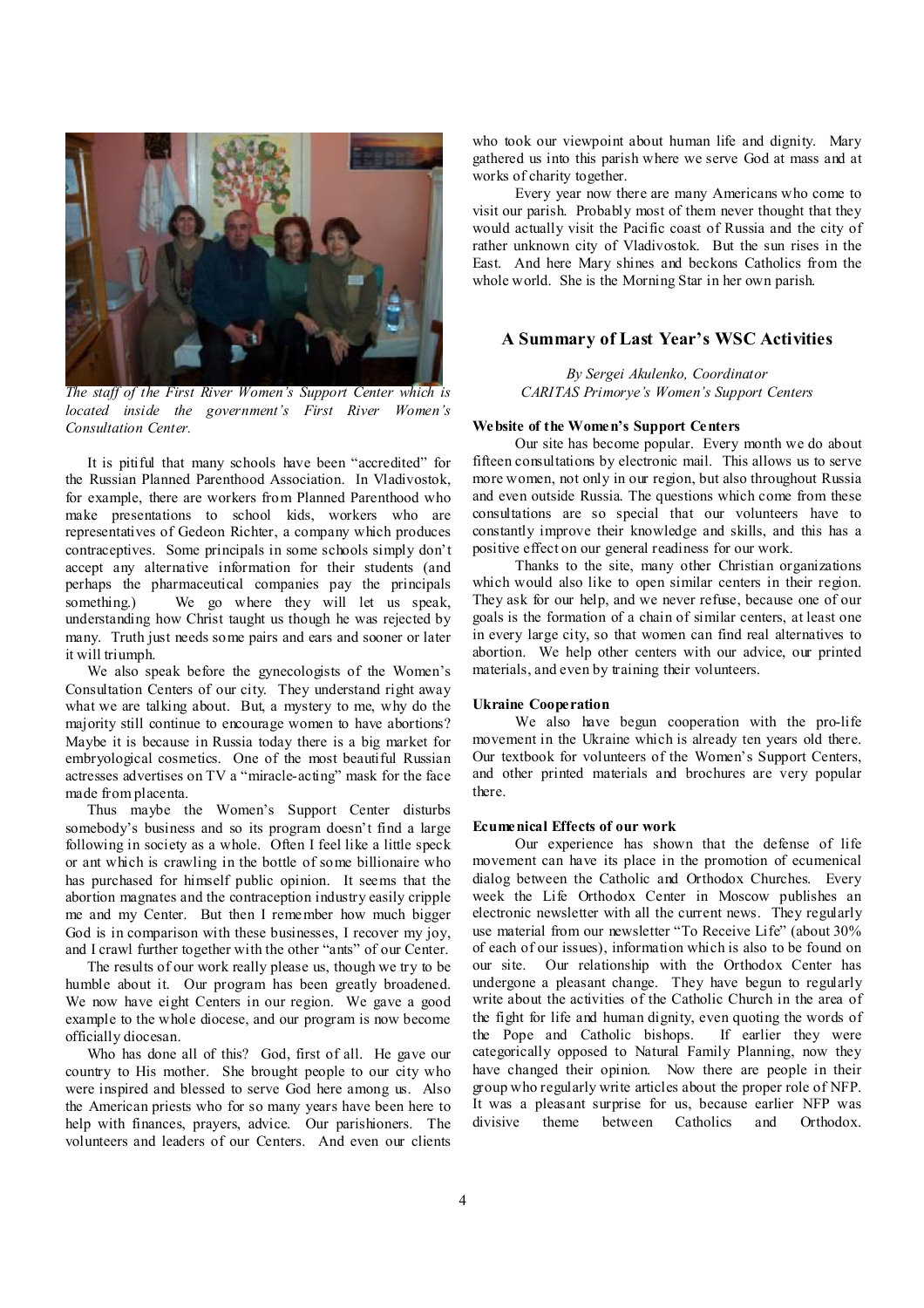#### **Work with the State of Primorye's Anti-AIDS Center**

Our Women's Support Center has also begun to cooperate with the State Anti-AIDS Center, especially with those who work with children born of AIDS-infected mothers. Their attitude to the work of our Center is just great. We have agreed to provide material aid in the form of baby food to these women, given that they can't feed their children from the breast.

## **Working with Men**

The Women's Support Centers have taken into account the important role that men play in the abortion problem. So we also cooperate in the activities of our parish aimed at working with men. In our newsletter "To Receive Life" we now regularly publish articles for men and about men. We also try to shed light on questions raised by radical feminism and resulting problems for life. Actually, many women who come to the centers got into trouble exactly because they didn't have a proper relationship with men because of their distrust of men.

#### **Increased interest in NFP**

Often the problem which we have to deal with at the Women's Support Center is the inability to get pregnant, contraception, post-abortion syndrome, and more recently there is more interest in NFP.

#### **Lectures to School Groups**

We regularly give lectures to young adult groups and school groups. In this year our parish will begin to work with university students, and our Center also wants to participate in that work.

#### **Formation of Volunteers**

This year we established an Expert Council consisting of four instructors whose task it is to provide regular formation for new volunteers, and to improve the knowledge and skills of experienced volunteers.

#### **New Financial Initiatives**

This year each Center has undertaken to generate by its own efforts a certain percent of our budget. Various projects have been tried, from cottage industry type projects to direct fundraising in Russia. The results will be evaluated with the beginning of the new budgetary year in October.

## **How You Can Help**

Of course pray for the success of our Centers, but besides direct donations to us to help the Women Support Centers, you might want to consider the following possibilities:

**Adopt-a-Birth--**\$20 pays for the birth expenses of a baby. For those wishing to do more for the baby after birth, we propose:

**A \$100 Set for a Newborn Baby--**Your donation of \$100 buys the following items for a poor mother in Russia through the eight CARITAS Women's Support Centers. (Current Russian-equivalent prices)

Baby's plastic bathtub – \$10.56 Baby shampoo – \$4.00 Baby oil – \$4.00 Baby powder – \$2.24 Diapers, cotton, small size, 5 pieces – \$3.04 Diapers, cotton, big size, 5 pieces – \$3.52 Diapers, flannelette, small size, 5 pieces – \$5.60 Diapers, flannelette, big size, 5 pieces –  $$6.72$  Box of Pampers –  $$5.92$ Baby pacifier  $-$  \$1.02 Baby bottle  $-$  \$1.38 A set of warm baby's loose clothing – \$3.20 Baby's loose jacket, stockinet, 2 pieces – \$1.60 Baby's loose jacket, thick flannelette, 4 pieces – \$5.12 Baby's loose jacket, cotton, 4 pieces – \$1.28 Baby's romper suit –  $$0.51$  Baby's suit –  $$4.64$  Dress for baby-girl or suit for boy –  $$12.16$  One used stroller –  $$23.84$ 

# **How to Communicate with Us**

### **Office in Russia:**

**Phone:** 011-7-4232-26-96-14 **FAX:** 011-7-4232-26-96-16 **E-mail:** [myron@catholic.vladivostok.ru](mailto:myron@catholic.vladivostok.ru) [daniel@catholic.vladivostok.ru](mailto:daniel@catholic.vladivostok.ru) [CARITAS@mail.primorye.ru](mailto:CARITAS@mail.primorye.ru)

**Internet:** Russian language: [www.catholic.vladivostok.ru](http://www.catholic.vladivostok.ru)

Please do **not** send any **donations** of any kind directly to Russia. For donation information, see below.

**Letters** without donations can be sent to:

Most Holy Mother of God Catholic Parish Volodarskovo 22 690001 Vladivostok RUSSIA

### **Office in America:**

**Phone and FAX:** (651)227-0208 and (651)690-5139 **E-mail:** <u>usoffice</u>@vladmission.org **Internet:** English language: [www.vladmission.org](http://www.vladmission.org)

**Donations** of money and **letters** should be sent to: Mary Mother of God Mission Society 1854 Jefferson Ave St Paul MN 55105-1662

Or you can donate from your credit card through our web site. Your donations are tax-deductible. You will receive any required receipt for IRS tax purposes by return mail.

**Donations** in kind. If you have items that you think we can use, please contact Mrs Sandra Sonnen at the Mission Office in St Paul giving a complete list of items.

**Vladivostok Sunrise** Edited and Produced in Russia by V Rev Myron Effing, C.J.D. Printed by the Sisters of St Peter Claver, St Paul, Minnesota. Assembled for mailing by Nativity Parish, St Paul, Minnesota. Mailed by Mary Mother of God Mission Society, St Paul, Minnesota. Authors are noted if other than the editor. A full color version of the *Sunrise* is available at [www.vladmission.org](http://www.vladmission.org)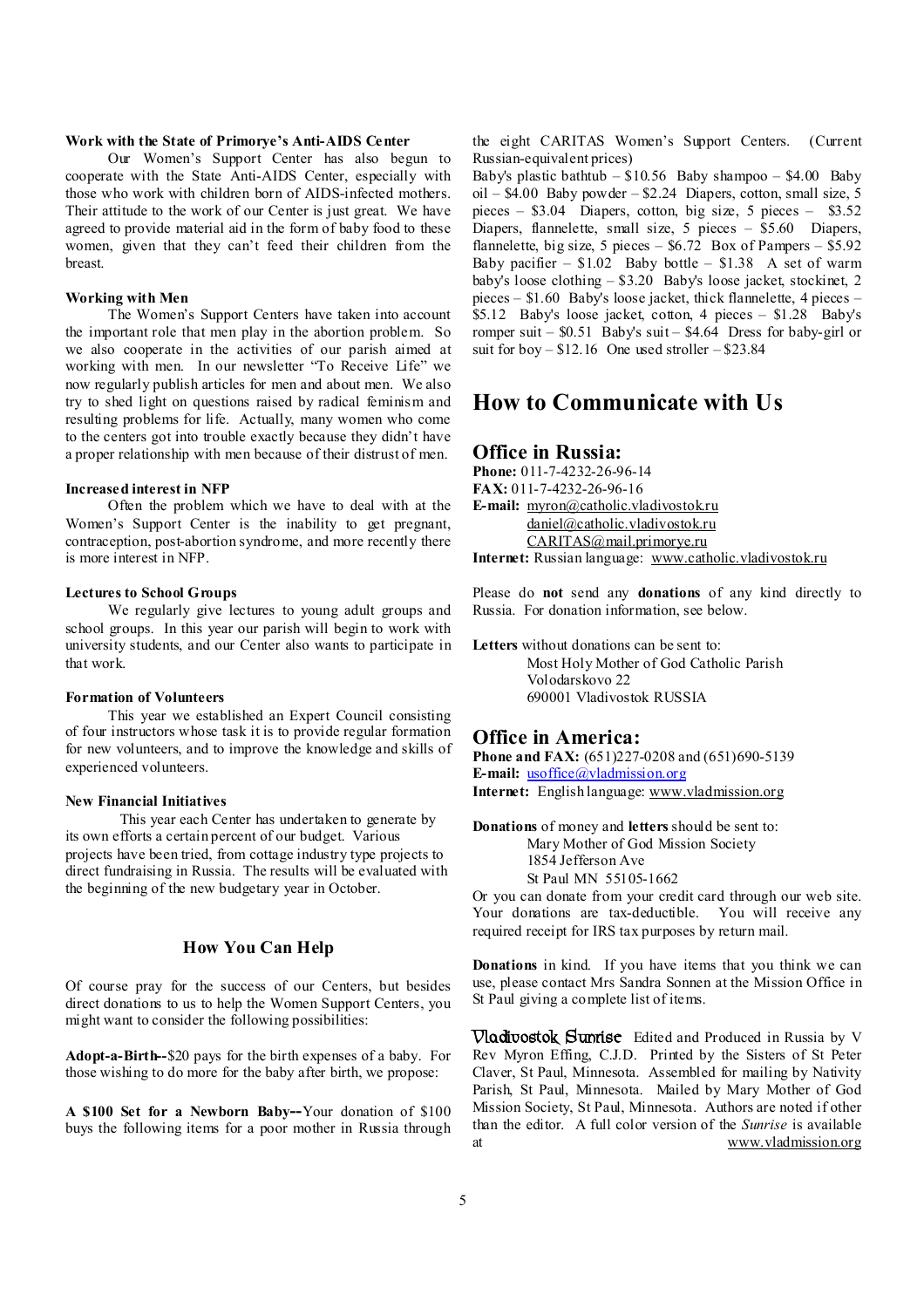## **News Notes**

## *by V Rev Myron Effing, C.J.D.*

● We were so grateful that at last a Papal Nuncio come to see us in Vladivostok! Archbishop Anthony Mennini came to Vladivostok to participate in a Globalization conference. His visit was a hurried one, and he managed to have mass with our parish only on a Friday evening, on September 26. He promised to return after the first of the new year, probably for the parish feastday, January 1.



*Archbishop Mennini with a conference organizer.* 

• On October 12, Columbus Day, I was invited to give a talk to the Knights of Columbus students at Georgetown University. It was really a very pleasant experience.



J *Poster announcing my talk.* 

● On October 14 I was again at Georgetown University with Dr & Mrs Alex and Amy Pruss. Dr Pruss is a professor of philosophy there. I was invited to the International Foods night in the dorm where they serve as a resident faculty

couple. It meant that I had to fix Russian dinner for a planned 20 students, but about 35 hungry students showed up! The menu was borsch, steak rolls, potato salad, garlic canapés, tea and cookies with lemon wheels. I had a ball, and there were no leftovers!



*Fr Myron working on the steak rolls. Sort of looks like Colonel Saunders, wouldn't you say?* 

*The Kitchen was somewhat inadequate, but the food was enjoyed none-the-less.* 



*Tatyana Olbich, the Russian teacher at Georgetown University, shows her style at pounding steak.*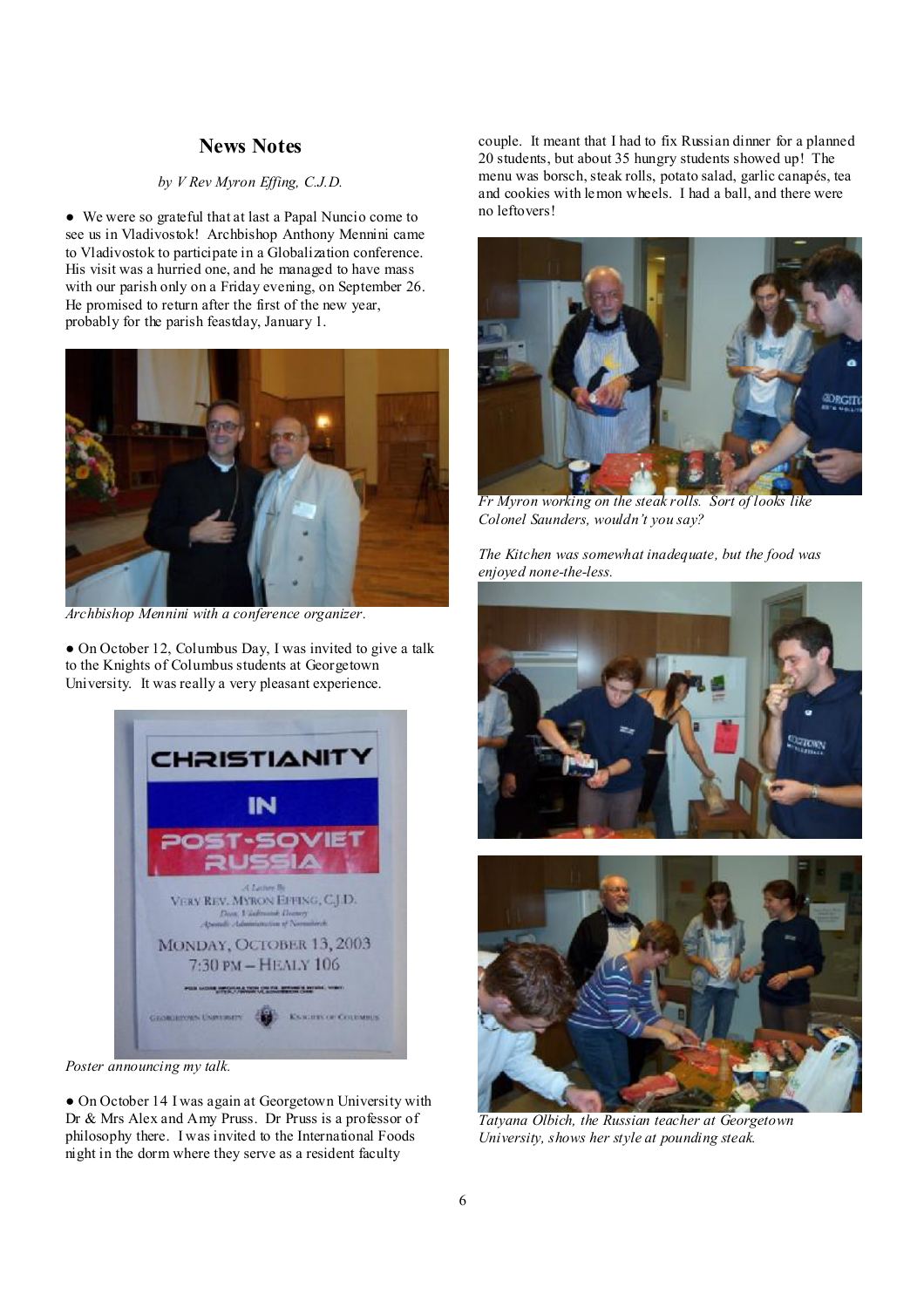

 *Would you like some borsch?* 

● The St Vincent de Paul Society of St Pius X Parish in Bowie, Maryland, invited me to visit and discuss the history and activities of the St Vincent de Paul Society in our Russian parish. *Sunrise* readers know that there was a big and important role for the St Vincent de Paul Society in our parish before the Russian Revolution, and that we have been trying to re-establish the Society currently. At the end of our dinner meeting, they asked if there was anything in particular that I needed. I told them about the orphanage in Nakhoka which does not have a hot water heater, and a new one would cost \$250. So the Society donated the needed water heater. Thanks to Jim Kilough who brought me to the meeting.



*St Pius X St Vincent de Paul Society who donated a water heater to the orphanage in Nakhodka.* 

● Back in 1993 when we first received our church building back from the government, two Franciscan friars came to live with us with the idea that they would like to work in Russia. After a year of work and study in extremely difficult circumstance in Vladivostok, Brother Paul Ruge and Brother Joachim Mudd returned to the States when their order's plans changed. Since then they have been ordained priests and work in North Dakota. I was happy that Fr Paul Ruge was able to visit me while I was in St Paul, and he will continue to help us by taking parishes for mission preaching when one of us "Russian" priests can't make it. Thanks, Father!



 *Fr Myron and Fr Paul Ruge.* 

● The St Thomas More Chapter of Catholics United for the Faith invited Fr Myron to speak about the youth of Russia at their recent meeting at St Michael's Parish in Stillwater, MN. The meeting was held on October 20 in the beautiful new parish social center. We are happy to have these mid-week meetings when we can speak for a longer time than just at Sunday mass when it seems so rushed. Also there is time for questions and answers.

*Fr Myron talking about the "problems of youth in the new Russia" for CUF in Stillwater.*